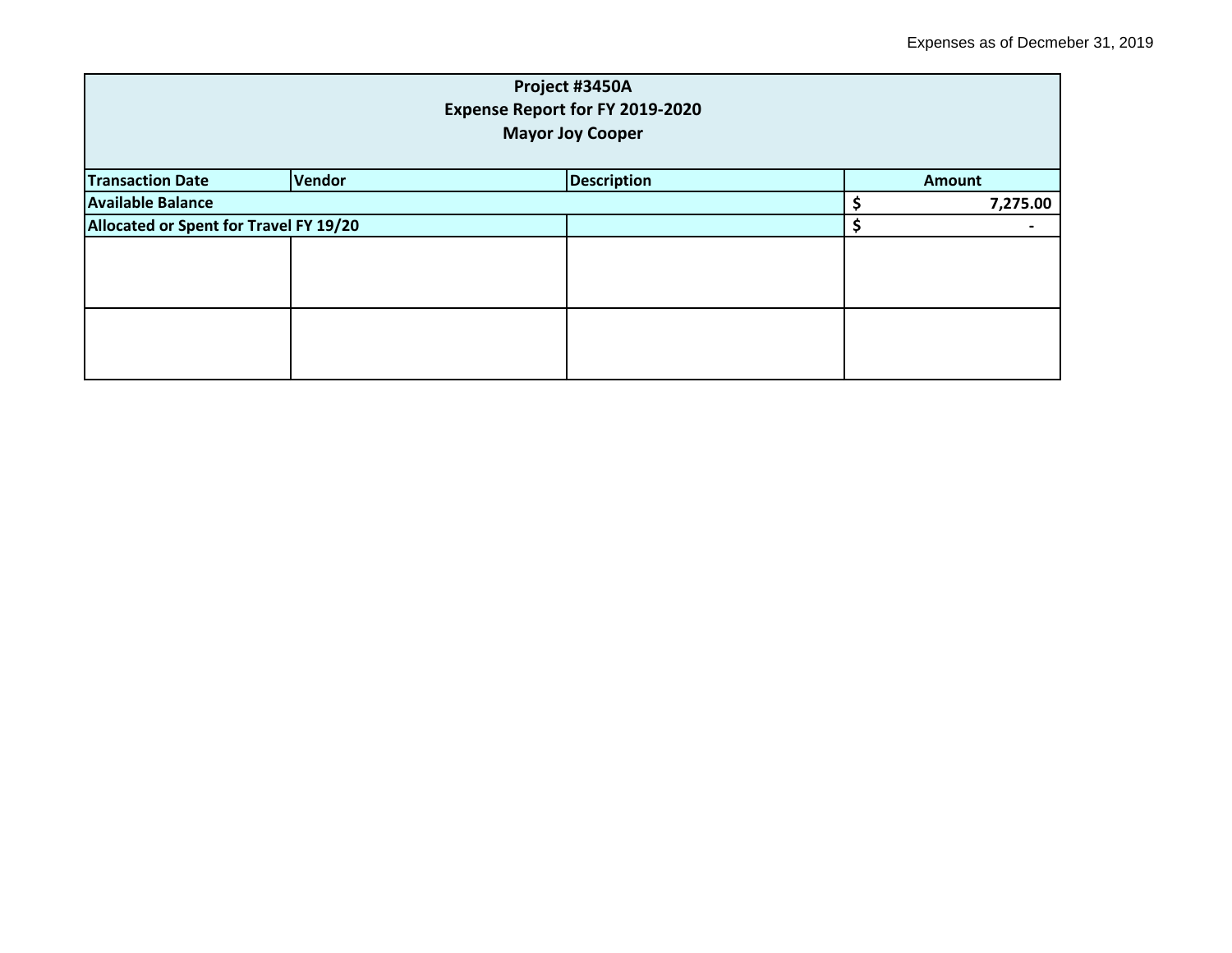| Project #3450L<br><b>Expense Report for FY 2019-2020</b><br>Vice Mayor Sabrina Javellana |                                                                                        |                                  |    |               |
|------------------------------------------------------------------------------------------|----------------------------------------------------------------------------------------|----------------------------------|----|---------------|
| <b>Transaction Date</b>                                                                  | <b>Vendor</b>                                                                          | <b>Description</b>               |    | <b>Amount</b> |
| Available Balance                                                                        |                                                                                        |                                  | \$ | 7,557.46      |
| Allocated or Spent for Travel FY 19/20                                                   |                                                                                        |                                  | \$ | 1,442.54      |
| 10/21/2019                                                                               | January 2020 Institute for Elected<br>Municipal Officials,<br>January 10 - 12, 2019    | <b>Registration &amp; Flight</b> | \$ | 481.60        |
| 11/25/2019                                                                               | Broward Days-Tallahassee, FL<br>January 20 - 22, 2019                                  | <b>Registration &amp; Flight</b> | \$ | 612.94        |
| 11/27/2019                                                                               | Silver Airways - Lobbying Days,<br>Flight to Tallahassee, FL February<br>11-12th, 2019 | Flight to Tallahassee            | \$ | 298.00        |
| 12/31/2019                                                                               | Florida League of Cities - Lobbying<br>days February 10-12, 2020                       | Registration                     | \$ | 50.00         |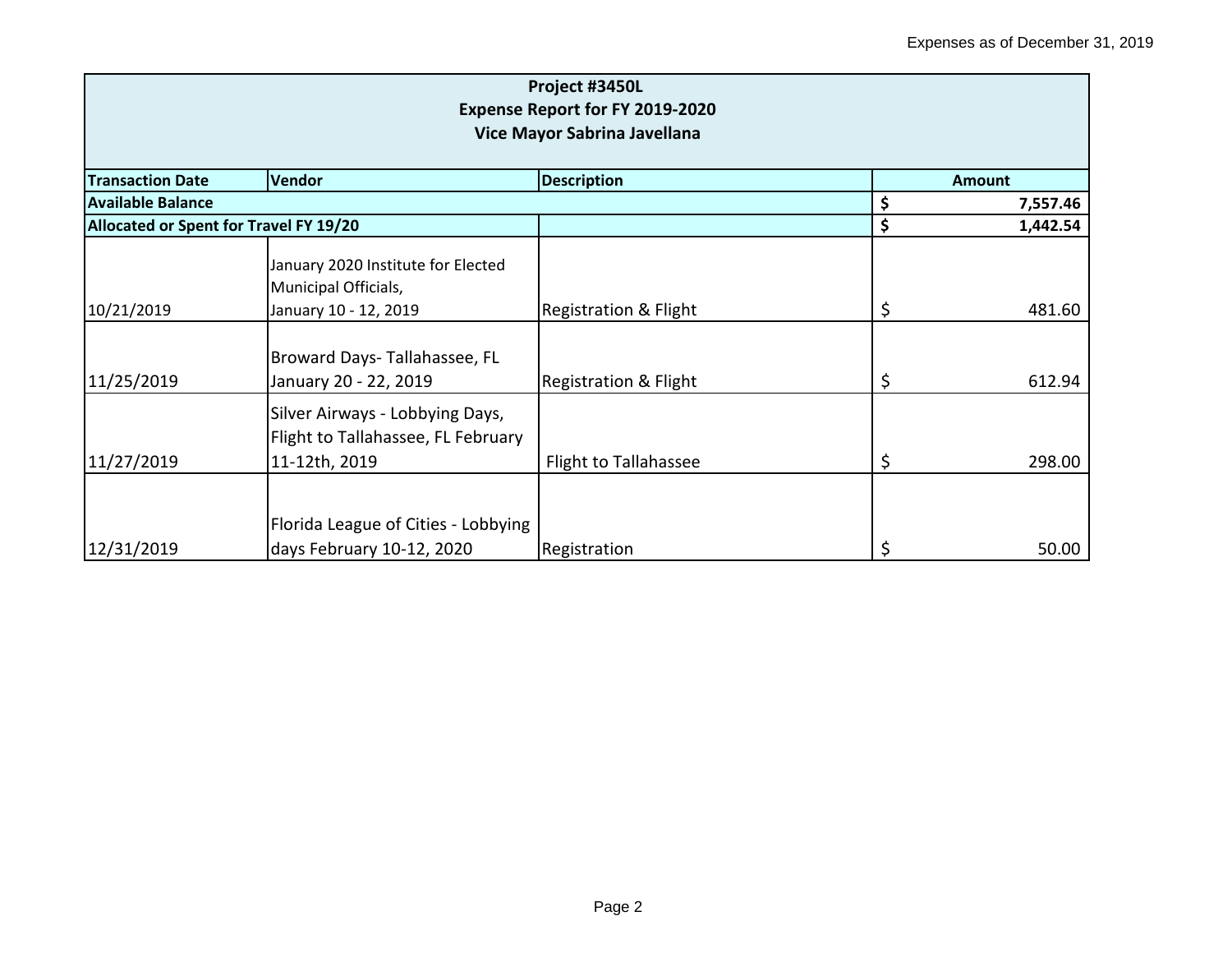|                                        |               | Project #3450E                         |    |               |  |
|----------------------------------------|---------------|----------------------------------------|----|---------------|--|
|                                        |               | <b>Expense Report for FY 2019-2020</b> |    |               |  |
|                                        |               | <b>Commissioner Michele Lazarow</b>    |    |               |  |
|                                        |               |                                        |    |               |  |
| <b>Transaction Date</b>                | <b>Vendor</b> | <b>Description</b>                     |    | <b>Amount</b> |  |
| <b>Available Balance</b>               |               |                                        | \$ | 9,000.00      |  |
| Allocated or Spent for Travel FY 19/20 |               |                                        | \$ |               |  |
|                                        |               |                                        |    |               |  |
|                                        |               |                                        |    |               |  |
|                                        |               |                                        |    |               |  |
|                                        |               |                                        |    |               |  |
|                                        |               |                                        |    |               |  |
|                                        |               |                                        |    |               |  |
|                                        |               |                                        |    |               |  |
|                                        |               |                                        |    |               |  |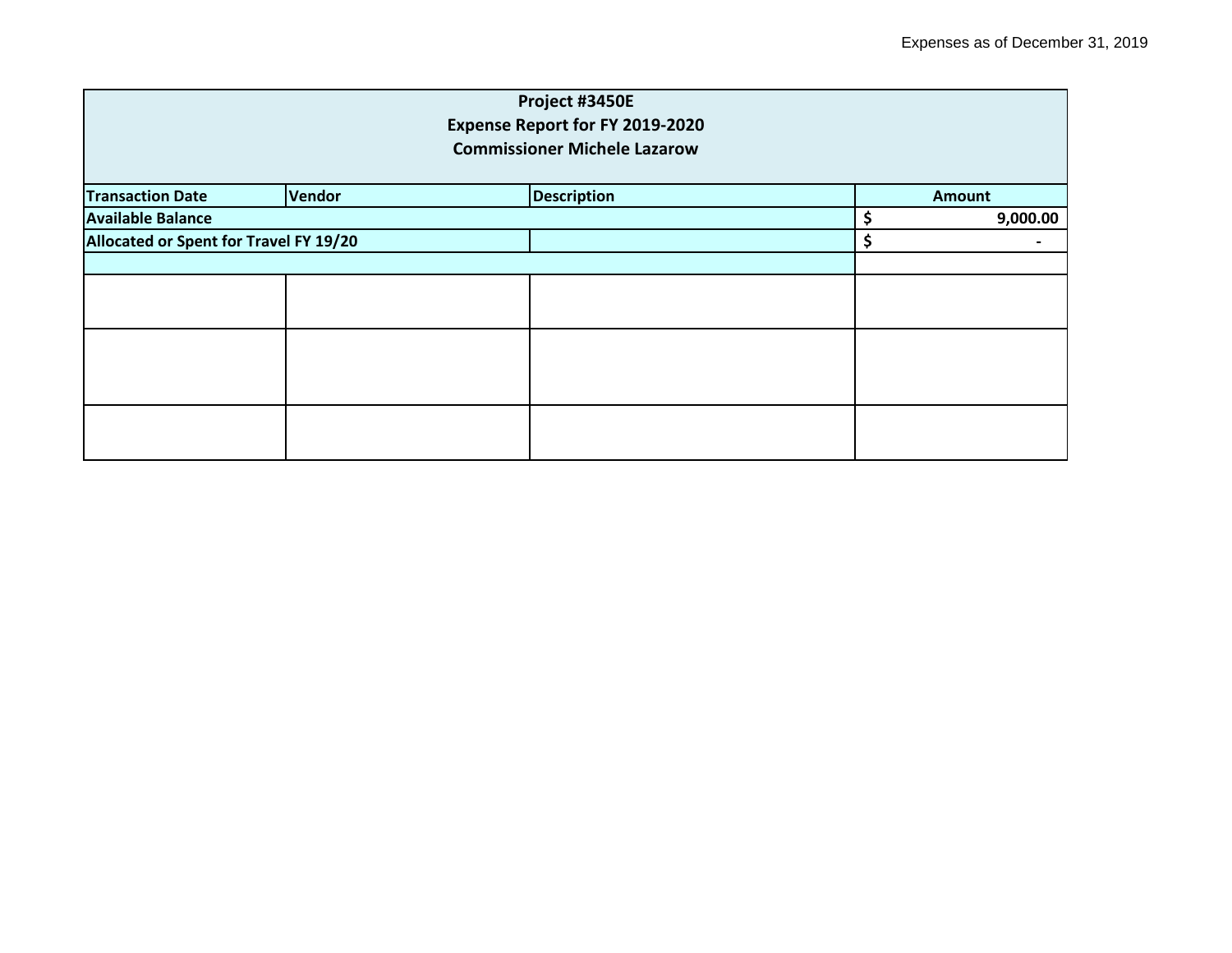| Project #3450H<br><b>Expense Report for FY 2019-2020</b><br><b>Commissioner Annabelle Lima-Taub</b> |                                                  |                                                                              |    |          |  |
|-----------------------------------------------------------------------------------------------------|--------------------------------------------------|------------------------------------------------------------------------------|----|----------|--|
| <b>Transaction Date</b><br><b>Description</b><br><b>Vendor</b><br><b>Amount</b>                     |                                                  |                                                                              |    |          |  |
| Available Balance                                                                                   |                                                  |                                                                              | \$ | 8,487.71 |  |
| Allocated or Spent for Travel FY 19/20                                                              |                                                  |                                                                              | \$ | 512.29   |  |
| 11/12/2019                                                                                          | Florida Priorities Summit - November<br>19, 2019 | Summit                                                                       | \$ | 187.29   |  |
| 11/27/2019                                                                                          | IAC National Summit 2019 -<br>December 5-8, 2019 | Summit                                                                       | \$ | 255.00   |  |
| 12/3/2019                                                                                           | Publix                                           | Budget transfer for (Holiday -<br>Gourmet Cookies for all City<br>Employees) | \$ | 70.00    |  |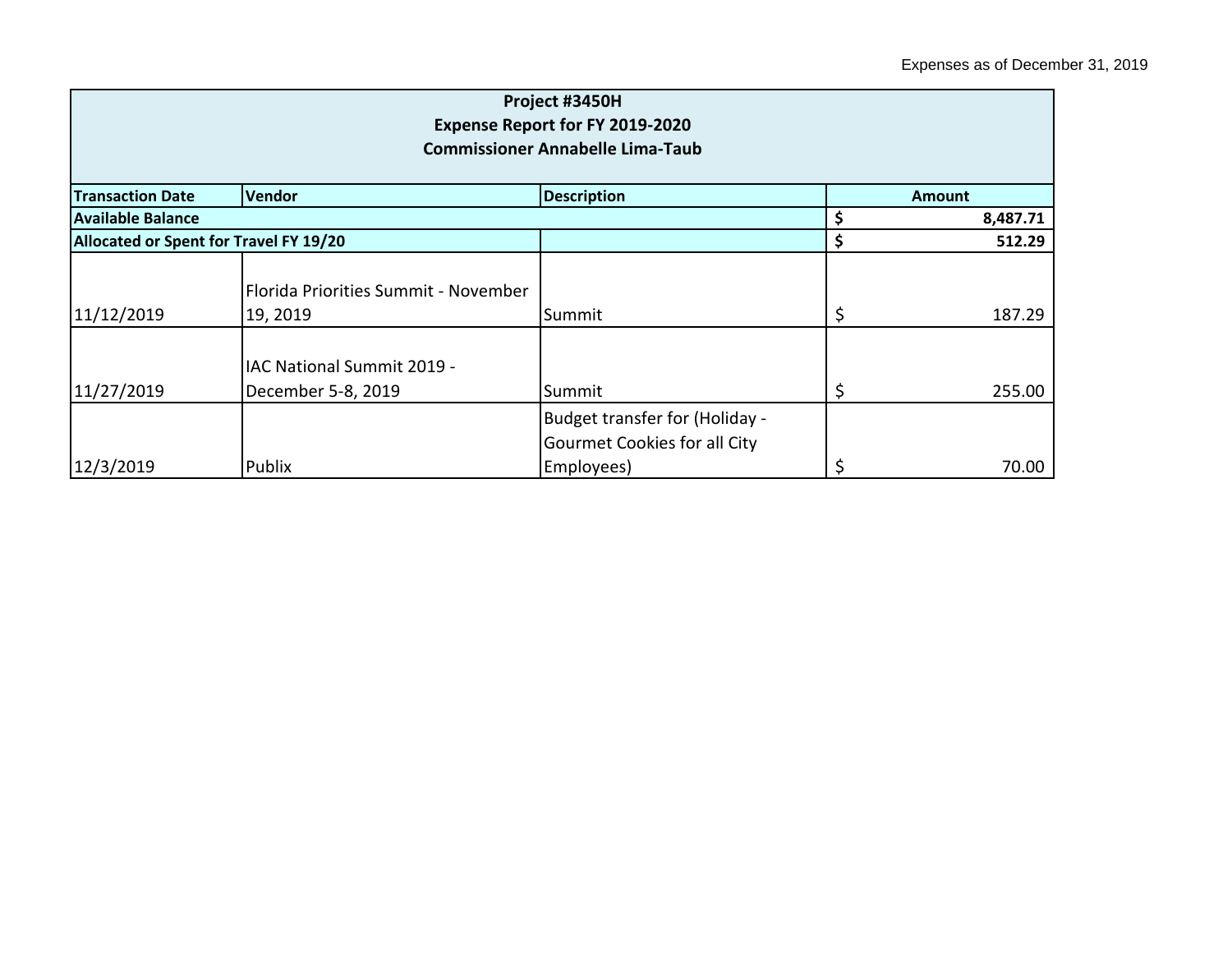| Project #3450J<br><b>Expense Report for FY 2019-2020</b><br><b>Commissioner Mike Butler</b> |        |                    |  |               |  |
|---------------------------------------------------------------------------------------------|--------|--------------------|--|---------------|--|
| <b>Transaction Date</b>                                                                     | Vendor | <b>Description</b> |  | <b>Amount</b> |  |
| <b>Available Balance</b>                                                                    |        |                    |  | 9,000.00      |  |
| Allocated or Spent for Travel FY 19/20                                                      |        |                    |  |               |  |
|                                                                                             |        |                    |  |               |  |
|                                                                                             |        |                    |  |               |  |